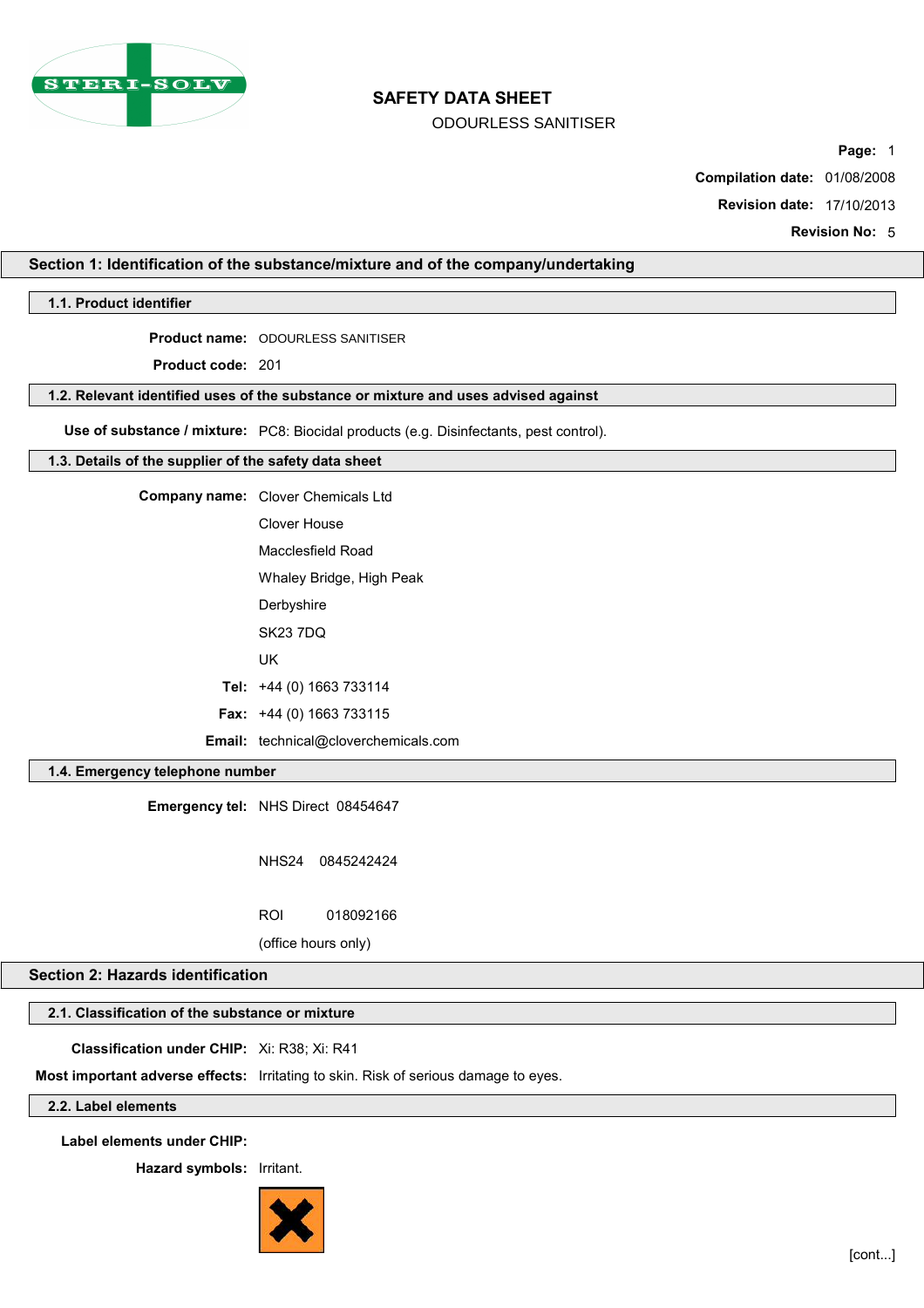# **SAFETY DATA SHEET**

|  | <b>Risk phrases:</b> R38: Irritating to skin.                                                                |
|--|--------------------------------------------------------------------------------------------------------------|
|  | R41: Risk of serious damage to eyes.                                                                         |
|  | Safety phrases: S26: In case of contact with eyes, rinse immediately with plenty of water and seek medical   |
|  | advice.                                                                                                      |
|  | S39: Wear eye / face protection.                                                                             |
|  | <b>Precautionary phrases:</b> Use biocides safely. Always read the label and product information before use. |
|  | Contains polymeric biguanide hydrochloride. May produce an allergic reaction.                                |

# **2.3. Other hazards**

**PBT:** This product is not identified as a PBT substance.

# **Section 3: Composition/information on ingredients**

# **3.2. Mixtures**

# **Hazardous ingredients:**

# QUATERNARY AMMONIUM COMPOUNDS, BENZYL-C8-18-ALKYLDIMETHYL, CHLORIDES

| <b>EINECS</b> | CAS        | CHIP Classification        | <b>CLP Classification</b>                                                                | Percent |
|---------------|------------|----------------------------|------------------------------------------------------------------------------------------|---------|
| 264-151-6     | 63449-41-2 | Xn: R21/22: C: R34: N: R50 | Acute Tox. 4: H312; Acute Tox. 4: H302;<br>Skin Corr. 1B: H314; Aquatic Acute 1:<br>H400 | 1-10%   |

### C 12/15 (MEAN VALUE C<14)A.>6-9 EO (DID 28)

| POLYMER | 9043-30-5 | Xn: R22: Xi: R41 | Eve Dam. 1: H318: Acute Tox. 4: H302 | l-10% |
|---------|-----------|------------------|--------------------------------------|-------|
|---------|-----------|------------------|--------------------------------------|-------|

C9/11 A, >3-6 EO PREDOMINANTLY LINEAR (DID 21)

| . PO<br>'NIE | $.75-66-.$<br><b>1608</b> | Xi:<br>R4 | ິ<br><b>LVA</b><br>)am<br>- | رہ 1<br>$\overline{\phantom{a}}$ |  |  |
|--------------|---------------------------|-----------|-----------------------------|----------------------------------|--|--|
| R            |                           |           |                             |                                  |  |  |

# DODECYL DIPROPYLENETRIAMINE

| 219-145-8 | 2372-82-9 | ' Xn: R22: C: R34: N: R50 | Acute Tox. 3: H301; Skin Corr. 1B: H314; | $<$ 1% |
|-----------|-----------|---------------------------|------------------------------------------|--------|
|           |           |                           | STOT RE 2: H373; Aguatic Acute 1:        |        |
|           |           |                           | H400                                     |        |

# POLYMERIC BIGUANIDE HYDROCHLORIDE

|  | 27083-27-8 | Xn: R22; Xi: R37/38; Xi: R41; Sens.: | $\overline{\phantom{a}}$ | $1\%$ |  |
|--|------------|--------------------------------------|--------------------------|-------|--|
|  |            | R43: N: R50/53                       |                          |       |  |

# **Section 4: First aid measures**

### **4.1. Description of first aid measures**

| Skin contact: Remove all contaminated clothes and footwear immediately unless stuck to skin. Wash |
|---------------------------------------------------------------------------------------------------|
| immediately with plenty of soap and water.                                                        |

- **Eye contact:** Bathe the eye with running water for 15 minutes. Transfer to hospital for specialist examination.
	- **Ingestion:** Wash out mouth with water. Do not induce vomiting. If conscious, give half a litre of water to drink immediately. Consult a doctor.
	- **Inhalation:** Remove casualty from exposure ensuring one's own safety whilst doing so.

**Page:** 2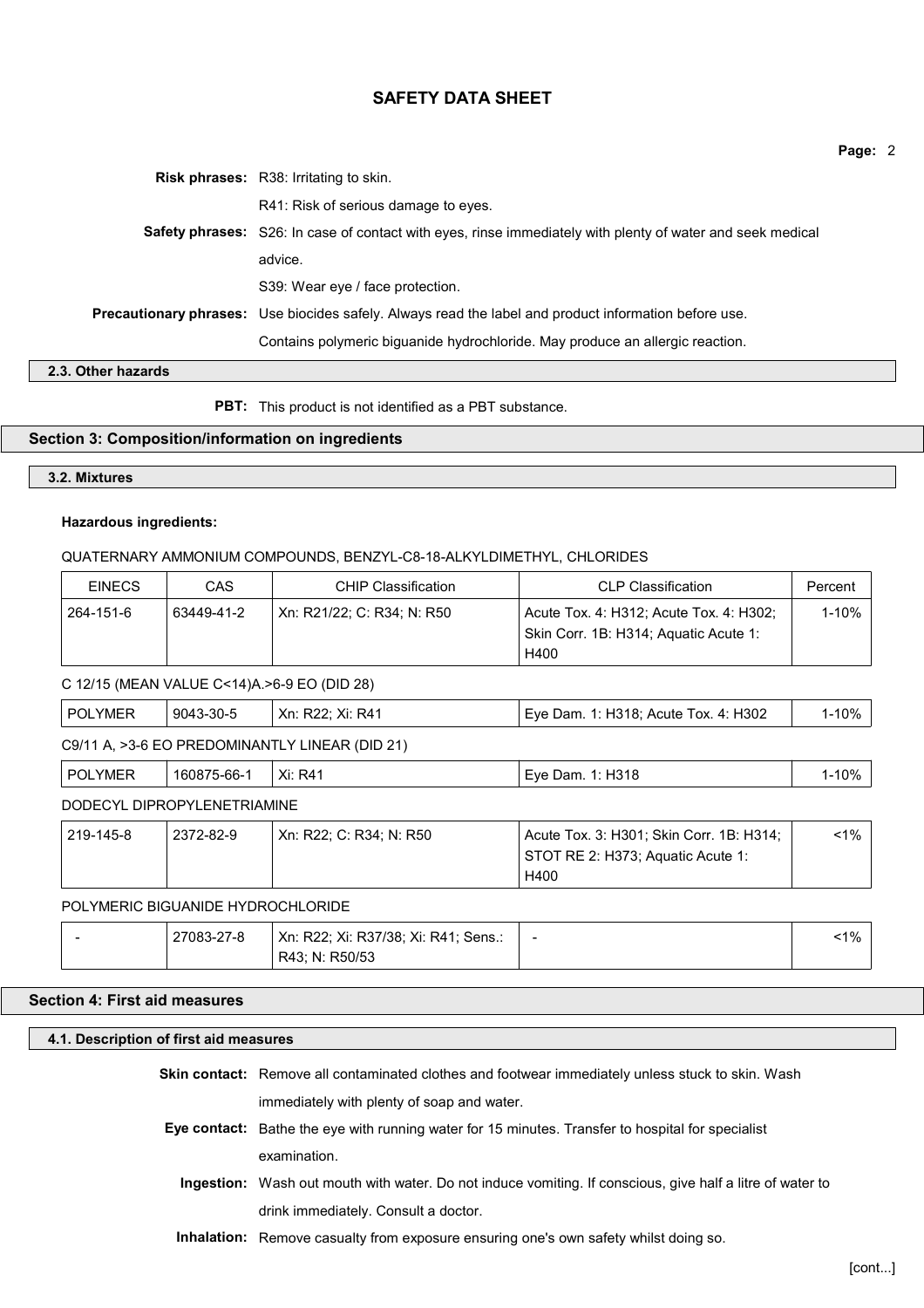#### TRIO 100

#### **Page:** 3

#### **4.2. Most important symptoms and effects, both acute and delayed**

**Skin contact:** There may be irritation and redness at the site of contact.

**Eye contact:** There may be pain and redness. The eyes may water profusely. There may be severe pain. The vision may become blurred. May cause permanent damage.

**Ingestion:** There may be soreness and redness of the mouth and throat. Nausea and stomach pain may occur.

**Inhalation:** There may be irritation of the throat with a feeling of tightness in the chest.

**Delayed / immediate effects:** Immediate effects can be expected after short-term exposure.

#### **4.3. Indication of any immediate medical attention and special treatment needed**

**Immediate / special treatment:** Eye bathing equipment should be available on the premises.

# **Section 5: Fire-fighting measures**

**5.1. Extinguishing media**

**Extinguishing media:** Suitable extinguishing media for the surrounding fire should be used. Use water spray to cool

containers.

### **5.2. Special hazards arising from the substance or mixture**

**Exposure hazards:** In combustion emits toxic fumes of carbon dioxide / carbon monoxide.

#### **5.3. Advice for fire-fighters**

**Advice for fire-fighters:** Wear self-contained breathing apparatus. Wear protective clothing to prevent contact with

skin and eyes.

# **Section 6: Accidental release measures**

**6.1. Personal precautions, protective equipment and emergency procedures**

**Personal precautions:** Mark out the contaminated area with signs and prevent access to unauthorised personnel.

Do not attempt to take action without suitable protective clothing - see section 8 of SDS. Turn

leaking containers leak-side up to prevent the escape of liquid.

#### **6.2. Environmental precautions**

**Environmental precautions:** Do not discharge into drains or rivers. Contain the spillage using bunding.

# **6.3. Methods and material for containment and cleaning up**

**Clean-up procedures:** Absorb into dry earth or sand. Transfer to a closable, labelled salvage container for disposal by an appropriate method.

#### **6.4. Reference to other sections**

**Reference to other sections:** Refer to section 8 of SDS.

# **Section 7: Handling and storage**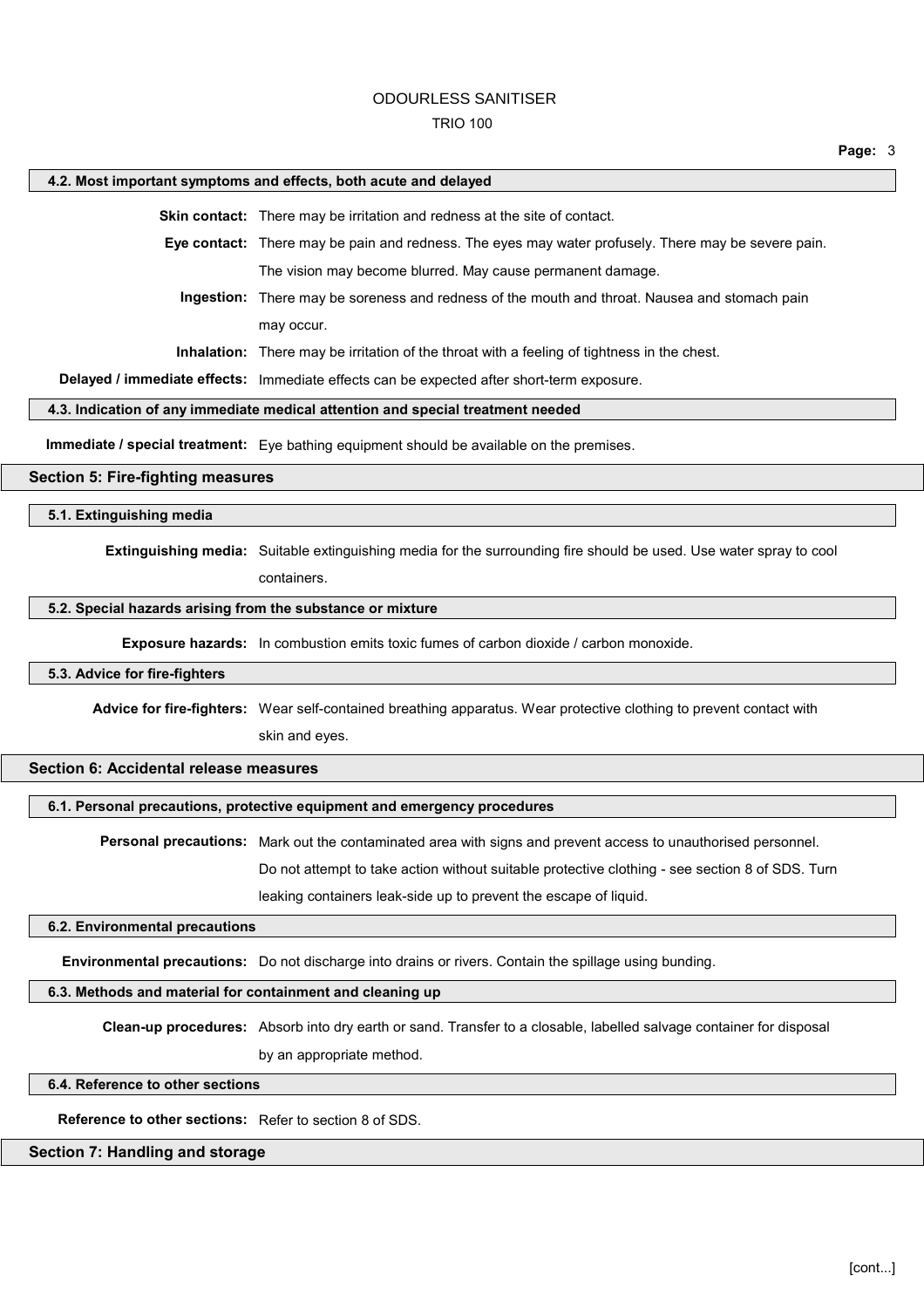# TRIO 100

### **7.1. Precautions for safe handling**

**Handling requirements:** Avoid direct contact with the substance. Ensure there is sufficient ventilation of the area.

Avoid the formation or spread of mists in the air.

#### **7.2. Conditions for safe storage, including any incompatibilities**

Storage conditions: Store in cool, well ventilated area. Keep container tightly closed.

**Suitable packaging:** Stainless steel. Polyethylene. Glass.

**7.3. Specific end use(s)**

**Specific end use(s):** No data available.

# **Section 8: Exposure controls/personal protection**

# **8.1. Control parameters**

**Workplace exposure limits:** No data available.

# **8.1. DNEL/PNEC Values**

**DNEL / PNEC** No data available.

# **8.2. Exposure controls**

| Engineering measures: Ensure there is sufficient ventilation of the area.            |
|--------------------------------------------------------------------------------------|
| <b>Respiratory protection:</b> Respiratory protection not required.                  |
| Hand protection: Protective gloves. Impermeable gloves.                              |
| <b>Eye protection:</b> Safety glasses with side-shields. Ensure eye bath is to hand. |
| <b>Skin protection:</b> Protective clothing.                                         |

### **Section 9: Physical and chemical properties**

### **9.1. Information on basic physical and chemical properties**

| <b>State: Liquid</b>                |                                                  |                          |  |
|-------------------------------------|--------------------------------------------------|--------------------------|--|
| <b>Colour: Yellow</b>               |                                                  |                          |  |
|                                     | <b>Odour:</b> Characteristic odour               |                          |  |
| <b>Evaporation rate: Moderate</b>   |                                                  |                          |  |
|                                     | <b>Oxidising:</b> Non-oxidising (by EC criteria) |                          |  |
| <b>Solubility in water: Soluble</b> |                                                  |                          |  |
| Also soluble in: Ethanol.           |                                                  |                          |  |
|                                     | <b>Viscosity: Non-viscous</b>                    |                          |  |
| Boiling point/range°C: 100          |                                                  | Melting point/range°C: 0 |  |
| <b>Relative density: 1.004</b>      |                                                  | $pH: 6 - 8$              |  |
| $VOC$ g/l: $0$                      |                                                  |                          |  |
|                                     |                                                  |                          |  |

**9.2. Other information**

**Other information:** No data available.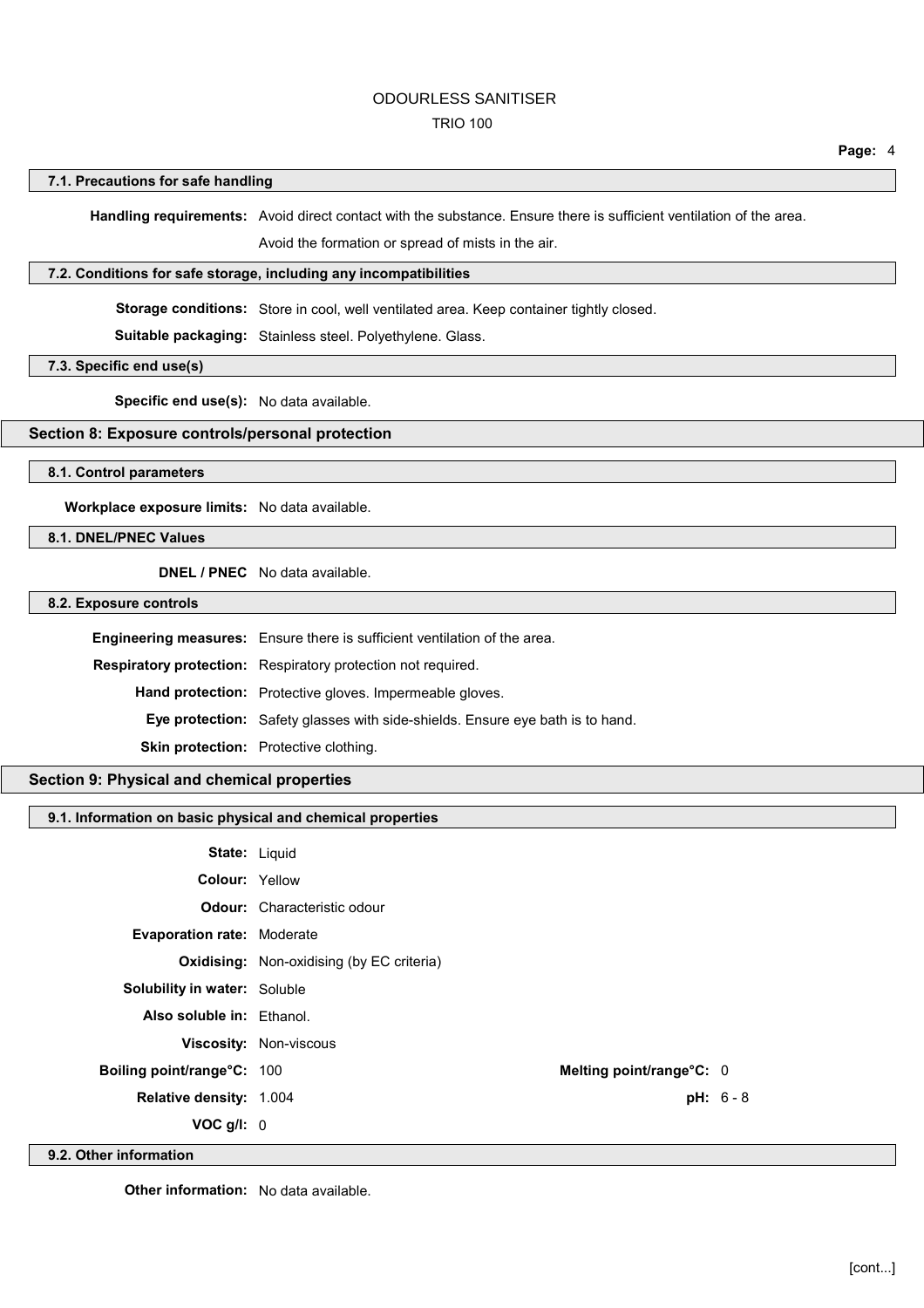#### TRIO 100

### **Section 10: Stability and reactivity**

#### **10.1. Reactivity**

**Reactivity:** Stable under recommended transport or storage conditions.

### **10.2. Chemical stability**

**Chemical stability:** Stable under normal conditions.

### **10.3. Possibility of hazardous reactions**

**Hazardous reactions:** Hazardous reactions will not occur under normal transport or storage conditions.

Decomposition may occur on exposure to conditions or materials listed below.

### **10.4. Conditions to avoid**

### **10.5. Incompatible materials**

**Materials to avoid:** Strong oxidising agents. Strong acids.

### **10.6. Hazardous decomposition products**

**Haz. decomp. products:** In combustion emits toxic fumes of carbon dioxide / carbon monoxide.

#### **Section 11: Toxicological information**

# **11.1. Information on toxicological effects**

#### **Hazardous ingredients:**

#### **QUATERNARY AMMONIUM COMPOUNDS, BENZYL-C8-18-ALKYLDIMETHYL, CHLORIDES**

| <b>IVN</b>         | <b>MUS</b>       | LD50        | 16  | mg/kg |
|--------------------|------------------|-------------|-----|-------|
| $\overline{O}$ ORL | <b>MUS</b><br>__ | LD50<br>___ | 150 | mg/kg |

### **C 12/15 (MEAN VALUE C<14)A.>6-9 EO (DID 28)**

| $^{\circ}$ ORL | `RΔ.<br>ו רעי | ---<br>LD50 | ن. ا |  |
|----------------|---------------|-------------|------|--|
|                |               |             |      |  |

#### **C9/11 A, >3-6 EO PREDOMINANTLY LINEAR (DID 21)**

| ' OR∟ | .<br>RA | ∟∪ാ∪<br>$- - -$ | 2000<br>$\sim$ | ma/ka<br>. . |
|-------|---------|-----------------|----------------|--------------|
|       |         |                 |                |              |

# **DODECYL DIPROPYLENETRIAMINE**

|  | ' ORL | D A T<br>N<br>. . | ∟∪ാ∪<br>____ | 200-<br>2000 | ma/ka<br>ີ<br>. . |
|--|-------|-------------------|--------------|--------------|-------------------|
|--|-------|-------------------|--------------|--------------|-------------------|

# **Relevant effects for mixture:**

| Effect     | Route                  | Basis                    |
|------------|------------------------|--------------------------|
| Irritation | דסר<br><b>DRM</b><br>ັ | calculated<br>Hazardous: |

# **Symptoms / routes of exposure**

**Skin contact:** There may be irritation and redness at the site of contact.

**Eye contact:** There may be pain and redness. The eyes may water profusely. There may be severe pain.

The vision may become blurred. May cause permanent damage. [cont...]

**Page:** 5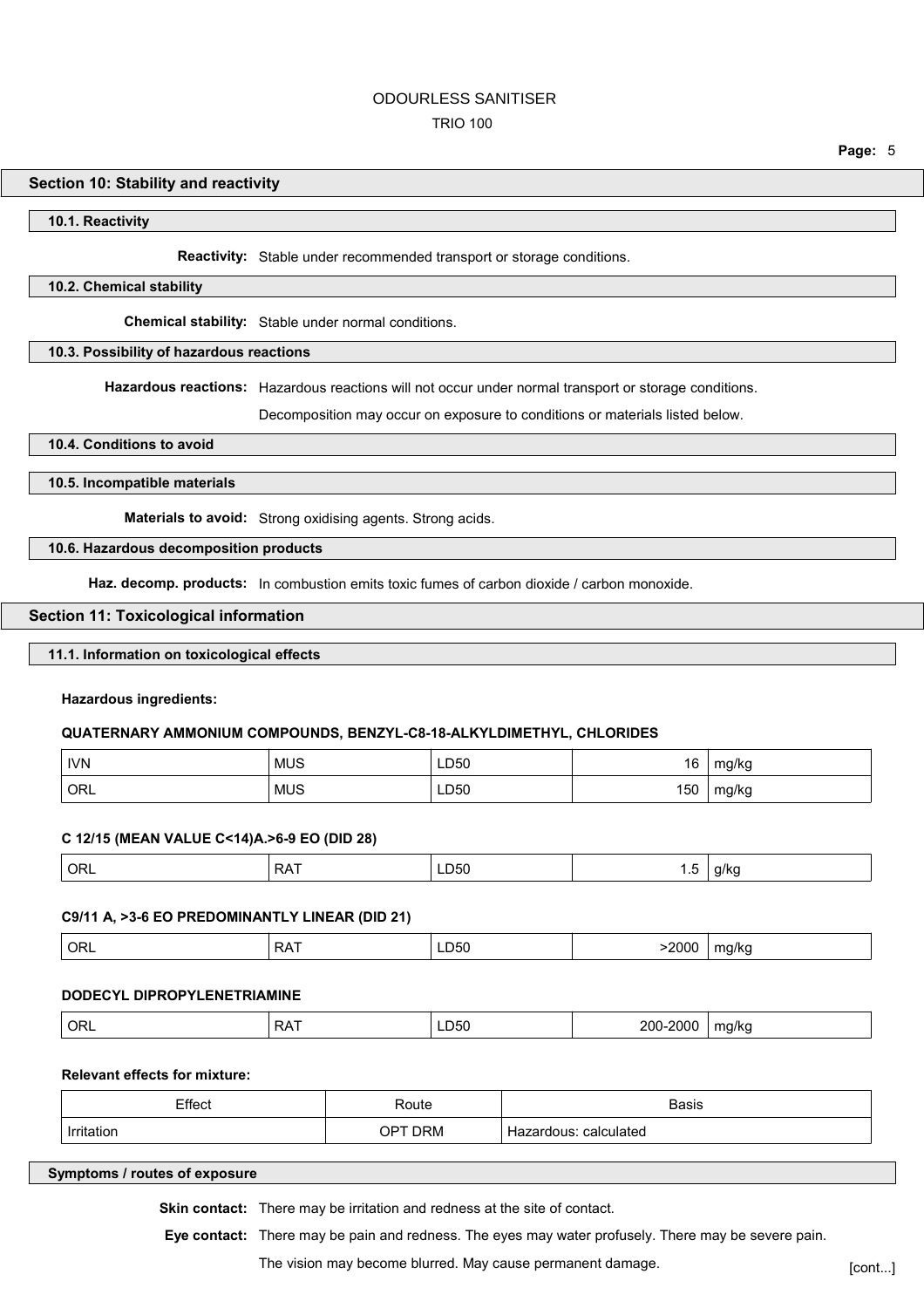# TRIO 100

**Page:** 6

**Ingestion:** There may be soreness and redness of the mouth and throat. Nausea and stomach pain may occur.

**Inhalation:** There may be irritation of the throat with a feeling of tightness in the chest.

**Delayed / immediate effects:** Immediate effects can be expected after short-term exposure.

**Section 12: Ecological information**

**12.1. Toxicity**

# **Hazardous ingredients:**

### **C 12/15 (MEAN VALUE C<14)A.>6-9 EO (DID 28)**

### **C9/11 A, >3-6 EO PREDOMINANTLY LINEAR (DID 21)**

| . .<br>48 I<br>. | $\sim$<br>1 r<br>~<br>. .<br>$\sim$ $\sim$ | $m\alpha$<br>. . |
|------------------|--------------------------------------------|------------------|
|------------------|--------------------------------------------|------------------|

### **DODECYL DIPROPYLENETRIAMINE**

| $\overline{\phantom{0}}$ | 72H IC50 | $0.015$   mg/l |      |
|--------------------------|----------|----------------|------|
| $\overline{\phantom{0}}$ | 48H EC50 | 0.078          | mg/l |
|                          | 96H LC50 | 0.431          | mg/l |

### **POLYMERIC BIGUANIDE HYDROCHLORIDE**

|                      | 48H EC50 | $.01 - 0.1$ | mg/l |
|----------------------|----------|-------------|------|
|                      | 48H EC50 | $0.1 - 1$   | mg/l |
| <b>RAINBOW TROUT</b> | 96H LC50 | 0.1<br>-1   | mg/l |

# **12.2. Persistence and degradability**

**Persistence and degradability:** The surfactants contained in this preperation comply with the biodegradability criteria as laid down in regulation (EC) No.648/2004 on detergents.

### **12.3. Bioaccumulative potential**

**Bioaccumulative potential:** No bioaccumulation potential.

**12.4. Mobility in soil**

**Mobility:** Readily absorbed into soil.

# **12.5. Results of PBT and vPvB assessment**

**PBT identification:** This product is not identified as a PBT substance.

**12.6. Other adverse effects**

**Other adverse effects:** Toxic to aquatic organisms.

# **Section 13: Disposal considerations**